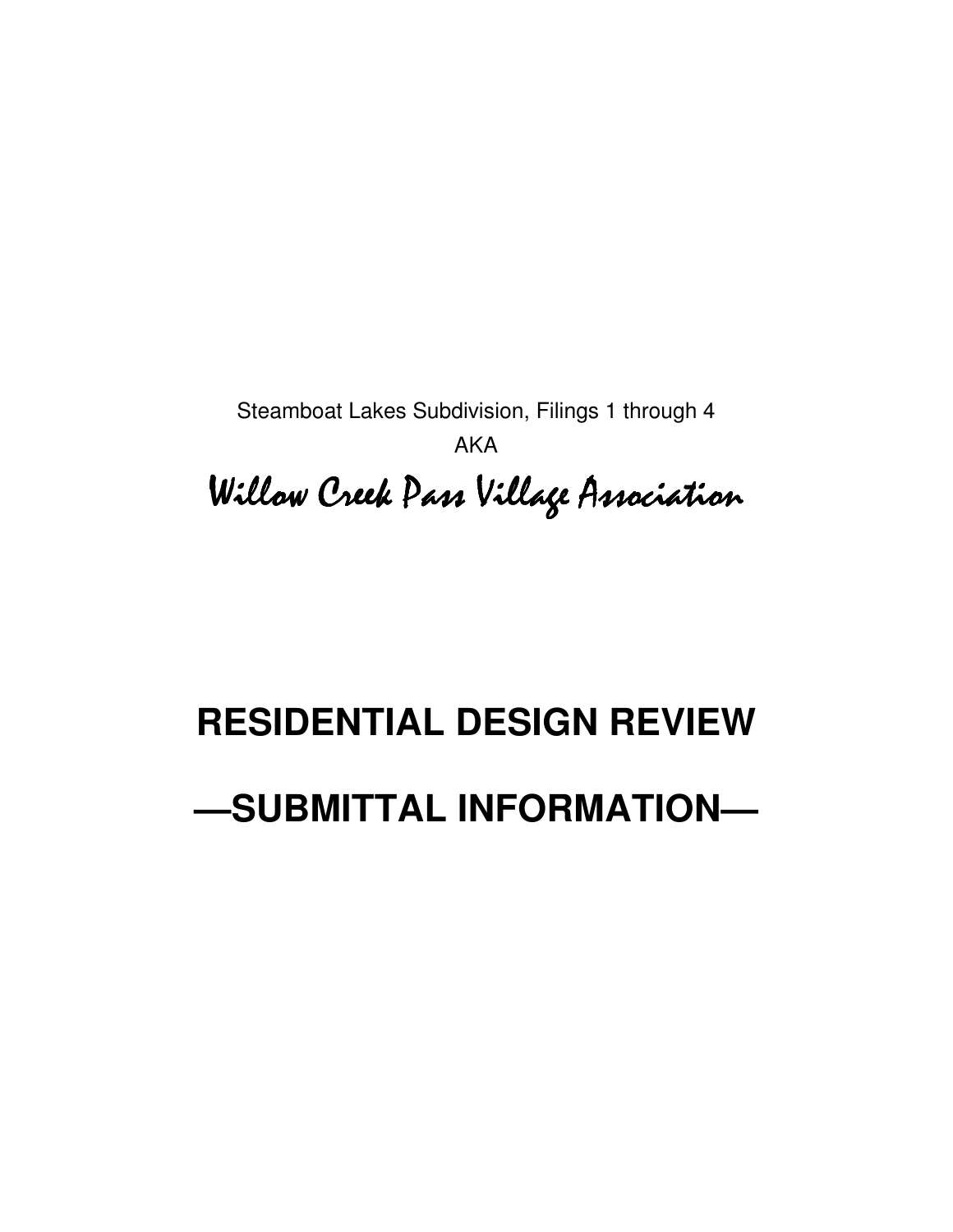# Architectural Review

Compliance with the spirit of the guidelines contained herein is crucial to the natural enhancement and protection of the qualities of the Subdivision and to the collective homeowners' commitment to the preservation of this quality subdivision.

The guidelines provide the framework for the Environmental Control Committee (**ECC**) to review, process, and approve residential construction in the Steamboat Lake Subdivision Filings 1 through 4 (Subdivision). An Owner/Applicant must comply with the following procedures, as well as Routt County planning, zoning, and building code requirements, to secure necessary approvals.

No building or other structure shall be constructed, erected, or maintained on any lot, nor shall any addition thereto or change or alteration therein be made until the following plans and specifications have been submitted to the ECC and by it approved in writing as follows:

- Location on lot and site orientation
- Floor plans, elevations, and building sections (min  $\frac{1}{4}$ " = 1'0")
- Landscaping, drainage and grading plans (min  $1'' = 20'0''$ )
- Provisions for off street parking and driveway access
- Snow storage, on site
- Specifications of principal exterior materials and color schemes
- Drawings of the locations and method of utilization of all utilities.

Owners of lots within the Subdivision are encouraged to consult with the ECC prior to and during the preparation of such plans and specifications in order to avoid withholding or delay in approval. Such plans and specifications shall be deemed approved 30 days after delivery of the same to the ECC if not specifically approved or rejected in writing within such 30-day period.

These guidelines are subject to the ECC's supervision and approval, and to the Routt County zoning and planning regulations and where applicable, federal and state statutes, rules and ordinances. Final judgment of any submission remains discretionary to the ECC. An owner should reply in writing to any concerns expressed by the ECC during the review process. Rejection by the ECC may be appealed to the Board of Directors.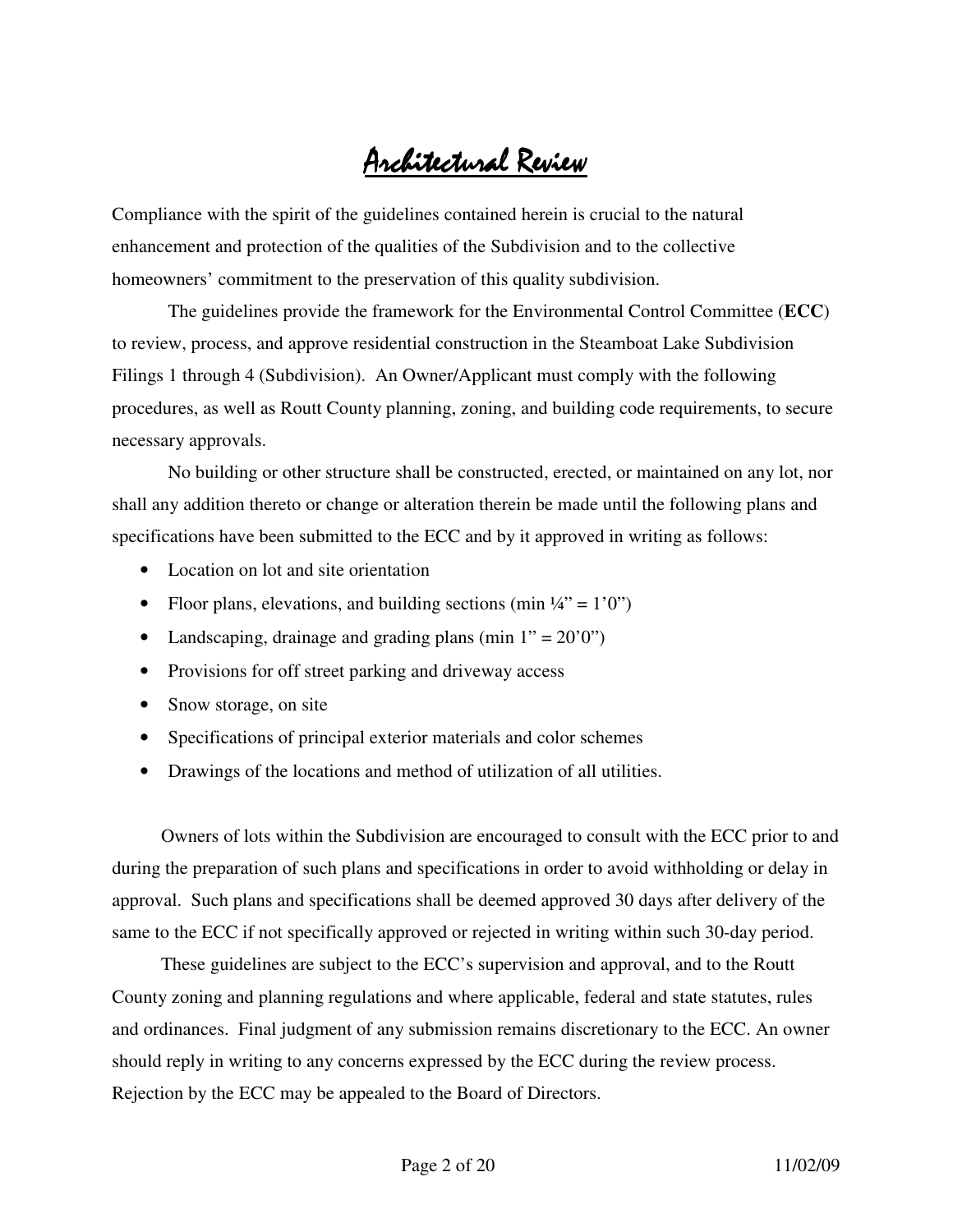The ECC and the Board will be guided in their decisions by the Declaration of Covenants, Conditions, and Restrictions for the Steamboat Lake Subdivision Filings 1 thru 4 (CCRs), the Bylaws for the Association, and these guidelines, including the ECC Point System. The guidelines may be changed from time to time by the Board of Directors to reflect new experiences and to accommodate changing conditions without modifying the overall stated intent. Owners contemplating activities covered by these guidelines should be sure they have obtained the most recent approved version, by using the version on the Association's website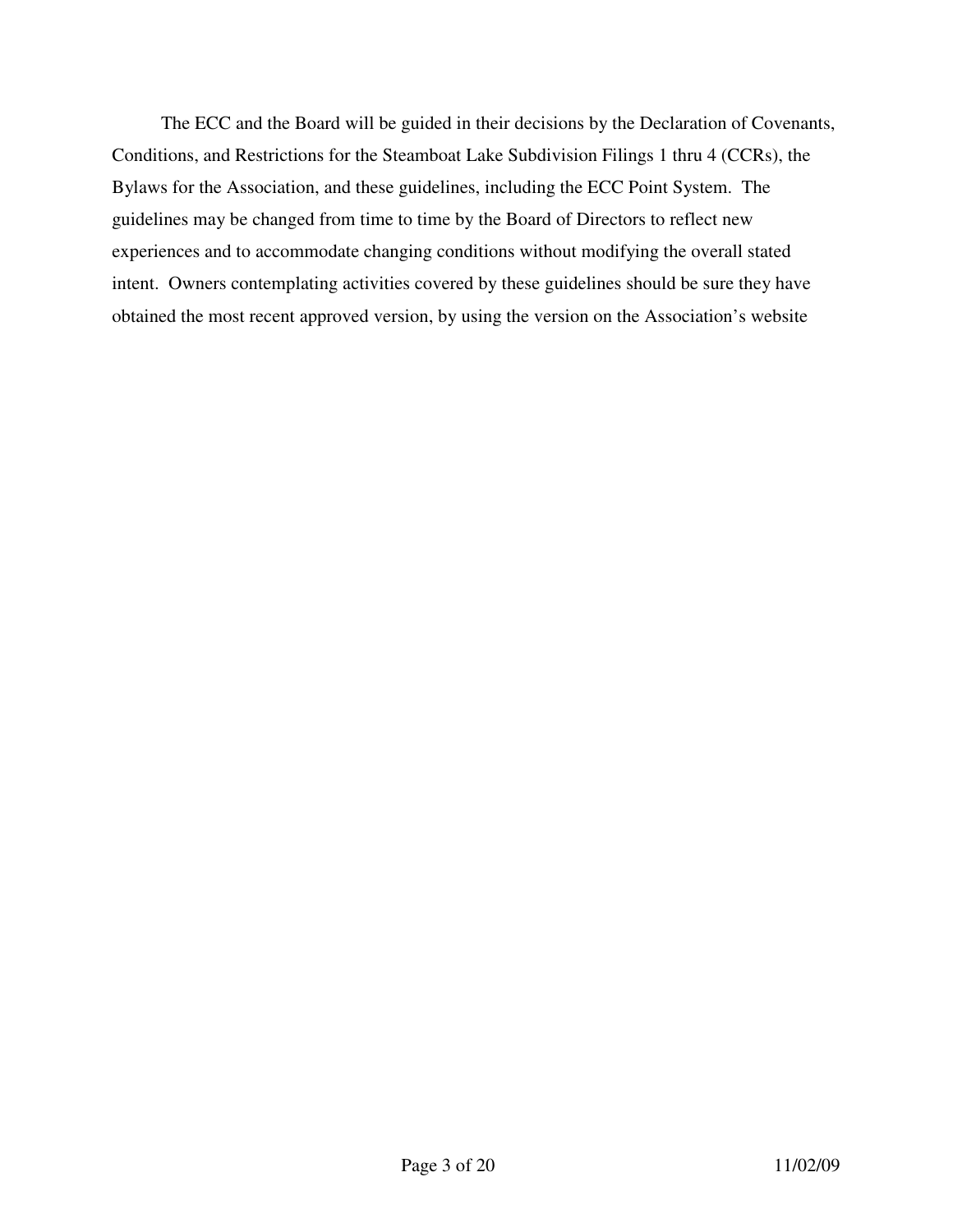# ECC Approval Process

Information regarding the ECC can be obtained by contacting Double H Management at 970-

879-6697. Address all written submittals to:

Willow Creek Pass Village Association Attention: Environmental Control Committee P.O. Box 775836 Steamboat Springs, CO 80477-5836.

You may also deliver directly to the Double H Management offices at 1125 Lincoln in the heart Steamboat Springs.

All ECC approvals shall be valid for a period of one (1) year from the date of issue. If construction of an approved structure has not commenced within said period, the review process must be started anew.

#### 1. Optional Orientation Meeting and Statement of Design Intent (Discretion of ECC or owner, not a requirement)

*Purpose:* To ensure familiarity with the guidelines and communicate the Owner's design intentions to the Committee

*Composition of Meeting:* A meeting between the ECC and the owner/applicant and his/her architect to address applicable standards and constraints.

*Form of Submittal:*

- Two copies of a written and/or graphic explanation to include the design approach, citing philosophy and materials to be used.
- Two copies of a preliminary site plan (scale  $1" = 20"0"$ ) to include building location, driveway, parking, grading, snow storage and any other explanatory materials the owner may wish to submit.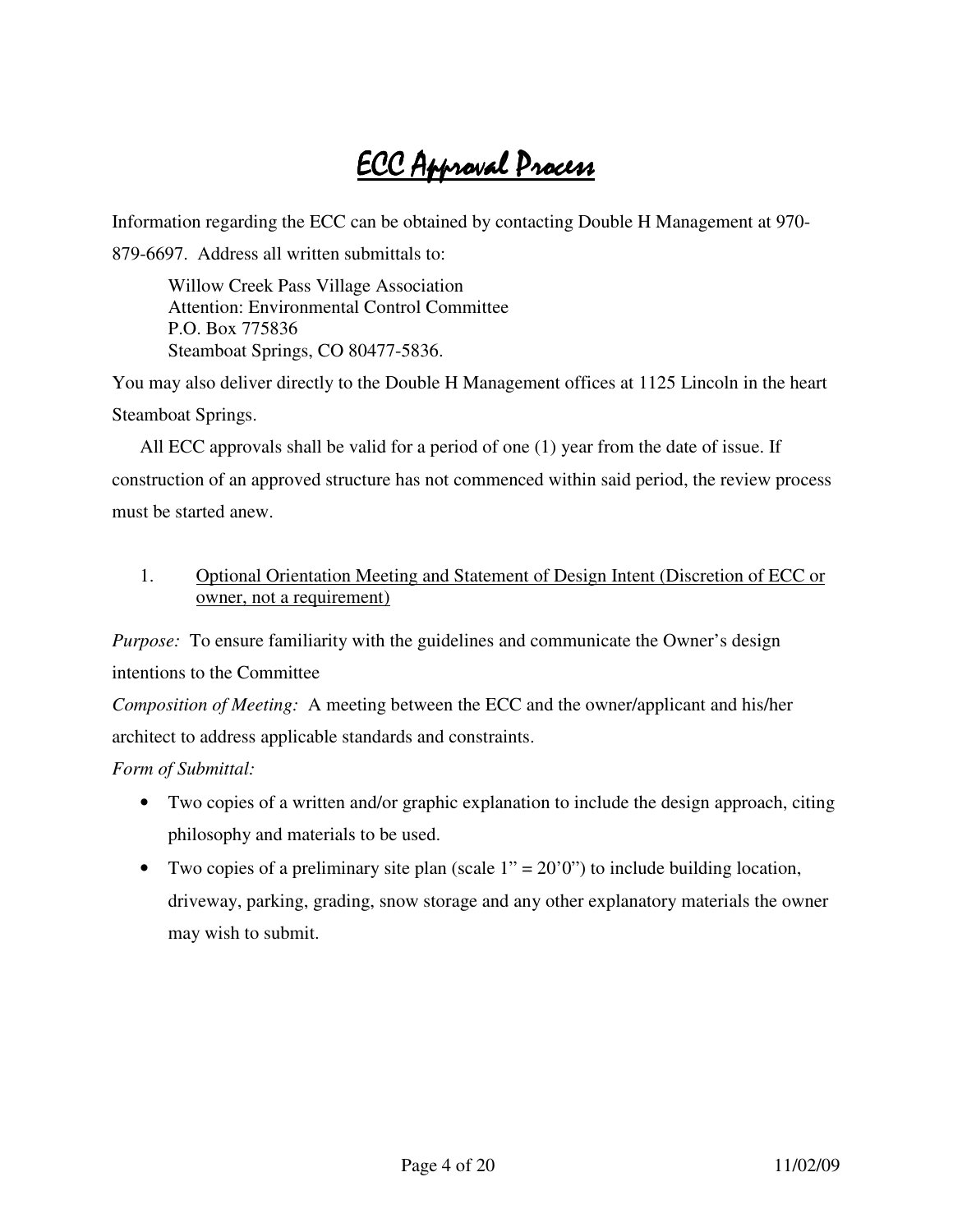#### 2. Construction Plan Review

*Purpose:* To ensure the construction plans conform to the Guidelines

*Form of Submittal*: **Owner Information** sheet, **Construction Submittal** form, \$30 for the design review, \$1000 as a damage deposit<sup>1</sup> (for new home construction), and **two (2) copies of the plans containing the following items (both copies to be stamped by Routt County prior to submittal)**:

- Lot plan  $(1" = 20'0")$  to include, but not be limited to, building location, driveway, parking, grading*,* designated storage areas for excess fill, construction debris and materials, a designated parking area for construction vehicles, other temporary structures to facilitate construction, existing and proposed contour lines at 2 foot intervals, decks, utilities and accessory development of any kind.
- Floor plans, roof plan, and building sections  $(44^{\circ} = 1^{\circ}0^{\circ})$ .
- Exterior elevations  $(44)$  = 1'0") to include existing and proposed grade levels, material and color indications.
- Schematic landscape plan to include existing and proposed plant material
- A written explanation of exterior materials, colors, textures. (The ECC may require samples of materials and color chips.)
- Site staking of building corners, driveway and improvements.
- A building construction schedule to include starting and completion dates for the building

Again, it's important that drawings be taken to the Routt County Building department before submittal to the Association. Routt County will stamp the drawings and immediately return two copies to you.

## **Construction documents must be approved in writing by the ECC prior to construction.**

The ECC Chairman will contact the owner/applicant of approval or rejection.

 $\overline{a}$ 1 Should the contractor be on the **Non-Performing List**, the damage deposit will be **\$5000**. All contractors start as "performing" and through multiple violations and non-responsiveness to issues are placed on the Non-Performing List. Examples of violations include port-o-lets in the roadway, obstruction of roadways, etc.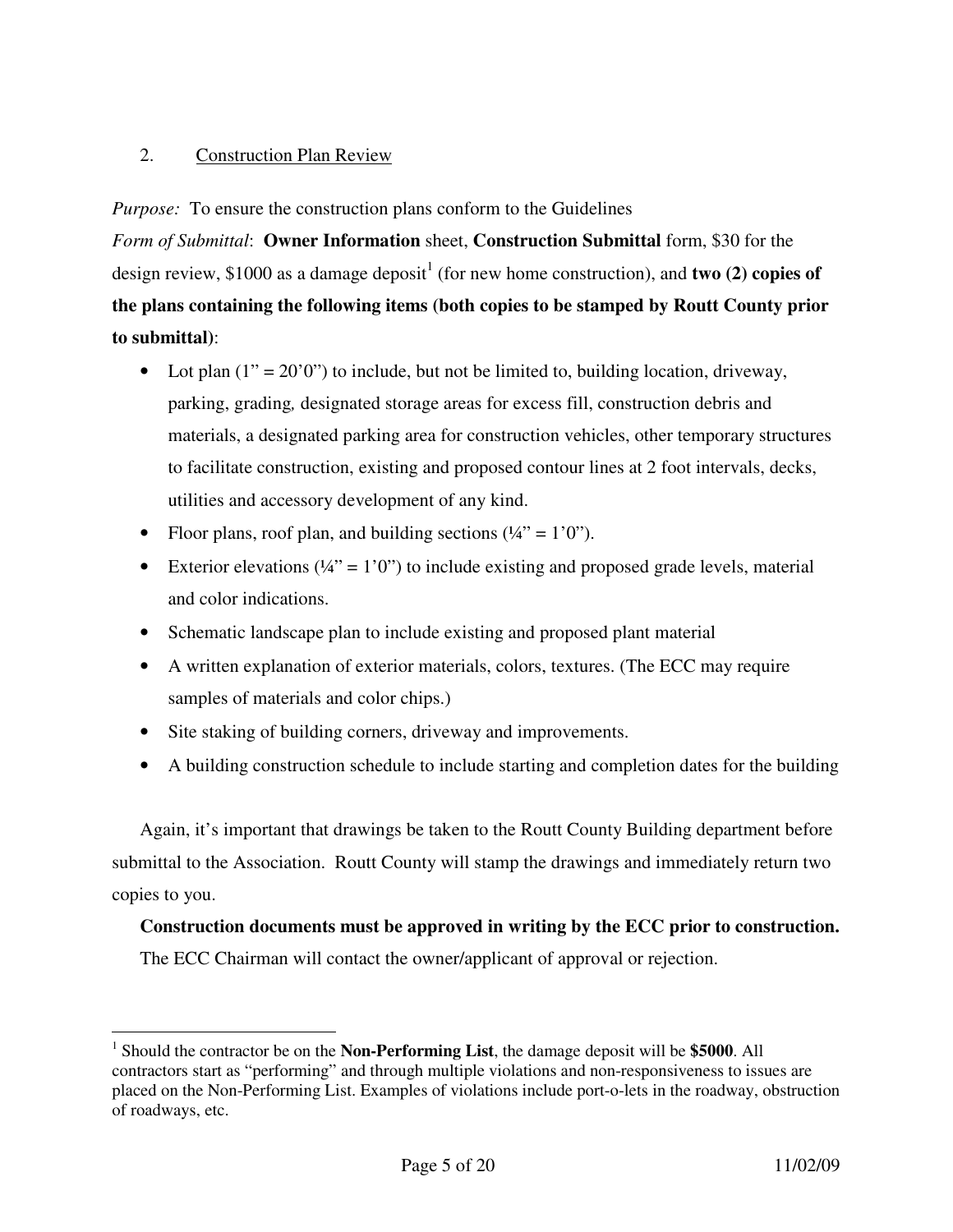#### 3. Construction Progress Review

A member of the ECC or its agent will periodically visit the construction site to monitor compliance with the approved Construction Plan and the Construction Period Regulations. Any items of non-compliance will be immediately corrected or removed by the owner or his/her representative.

Additionally, ECC and/or Association Board members will monitor the project for compliance to Association Rules and Regulations. These are available at the website www.wcpva.org, or by contacting Double H management. Some specific rules governing construction projects:

- a) It is prohibited to place any material, equipment, vehicles, trailers, or portable toilets in the public right-of-way or in the front lot easement. This is important as any material interferes with road maintenance, drainage, snow removal, emergency vehicle response, and traffic safety. Please make appropriate accommodations to keep all construction related material and equipment on your property.
- b) The Greenbelt parcels are not to be used for placement of any material or equipment. This includes placement of over burden material from site clearing, trees, vehicles, construction material, etc. Again, keep the effects of construction limited to your property. Do not use adjacent property or public parcels for your convenience.
- c) Utility cuts (water, sewer, power, telephone) in the public roadways are prohibited from October 15 through May 15. Any work effecting roadways must be **completed** by October 15. Fines of \$500 per day will be assessed for violation of this restriction.
- d) All utility cuts are to be done so as not to prohibit emergency vehicle access. All utility cuts are to be repaired with two-foot compaction intervals, as well as **new** pit run material and road base. All roads are required to be restored to their original condition, or better.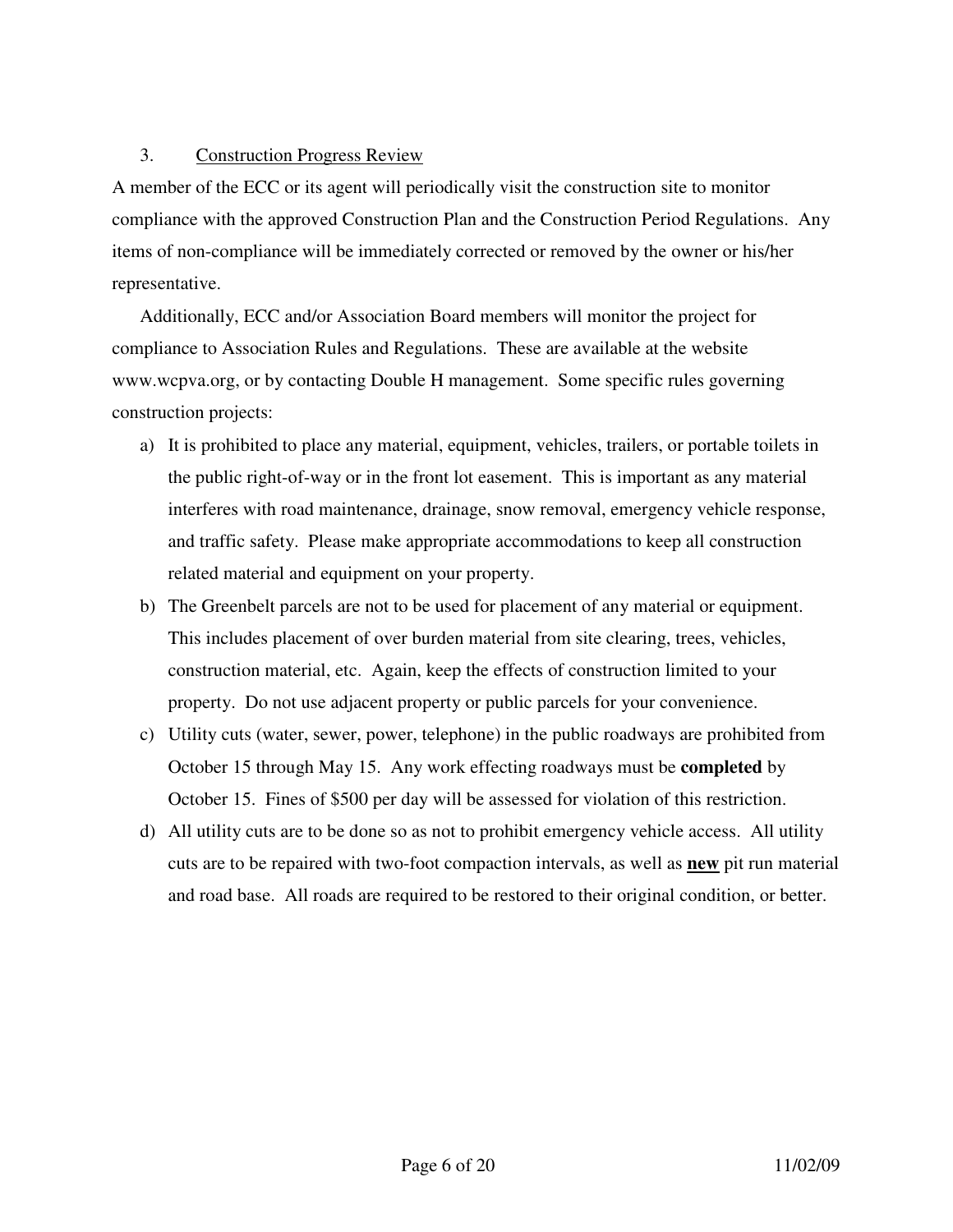#### 4. Project Completion Review

The owner or his/her representative shall inform the ECC in within ten (10) days prior to the occupancy permit inspection by the building inspection authority. The ECC shall then schedule an on-site meeting with the owner and his/her representative to review the construction to ensure the final exterior building form is substantially in accordance with the approved contract documents.

Non-conforming improvements identified by the ECC shall be promptly removed or corrected by the Owner or his/her representative. The Damage Deposit will not be returned until the house conforms to the approved plans.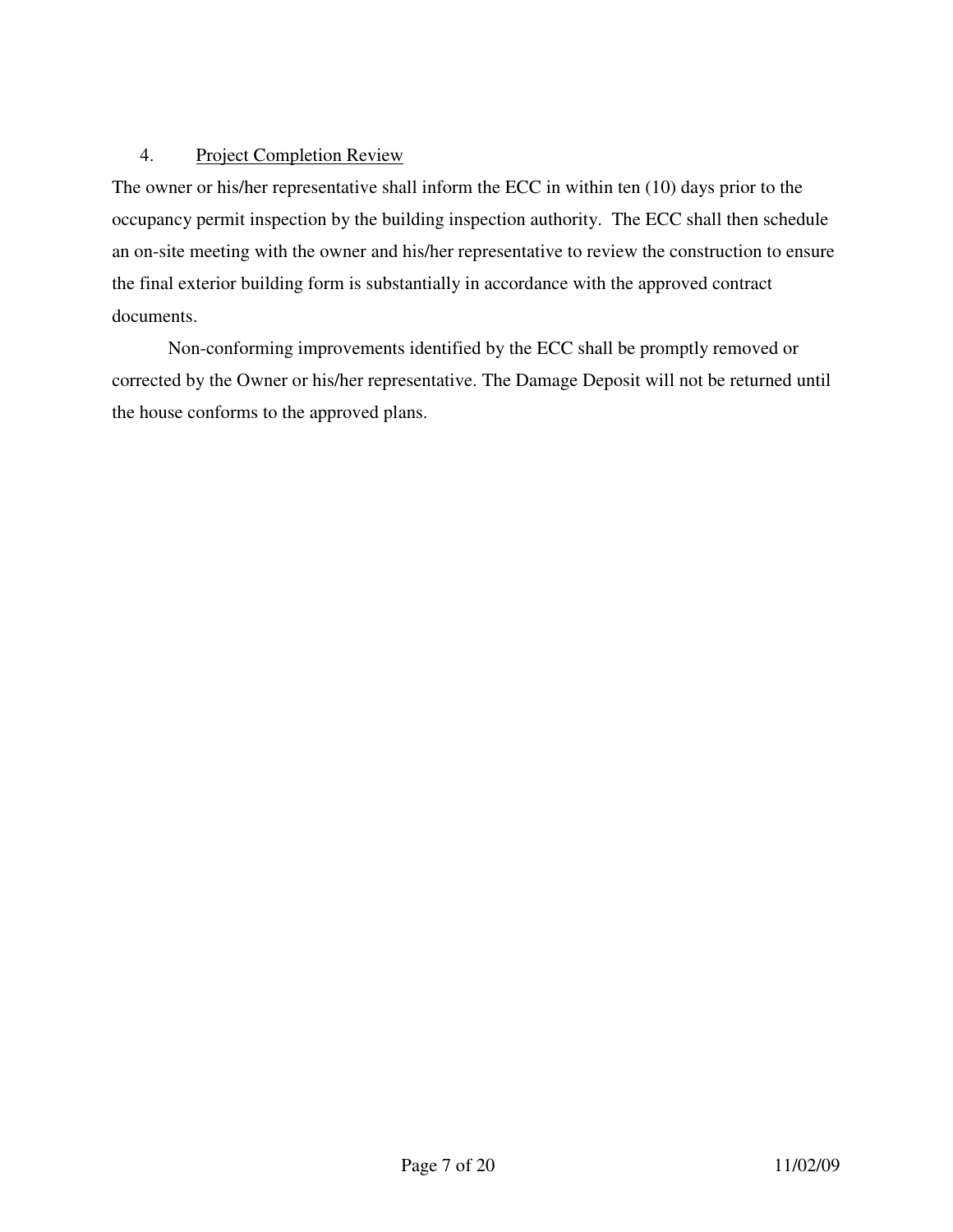# Construction Guidelines

Architectural review, aided by construction guidelines, benefits everybody by creating and upholding the quality and value of the community. The objective of the guidelines is to ensure that Willow Creek Pass Village will have a cohesive personality while still encouraging flexible design expression so that residents may feel a sense of pride in their own residence, their neighborhood, and all of Willow Creek Pass Village.

The review process is concerned with elements that can be viewed from the outside, i.e. the overall architectural form, colors, textures, and landscaping. The guidelines outline the basis for a favorable review, however everything contained herein should be considered advisory, and not as specific design solutions. Creative individuality is encouraged. There is no precise formula for approval. In the final analysis, the committee will review all submissions in "the spirit of the guidelines." There will be no "technical approval" because the prescription of the guidelines has been met.

The ECC or the Board may supplement, amend or repeal all or any portion of these guidelines at any time, and without being obligated to notify any builder, owner or any other person. Consequently, it is the responsibility of each builder, owner or person to obtain and review a copy of the most recent guidelines in effect (always posted on the www.wcpva.org website.) If these guidelines are inconsistent with the terms of the CCRs, the CCRs shall prevail.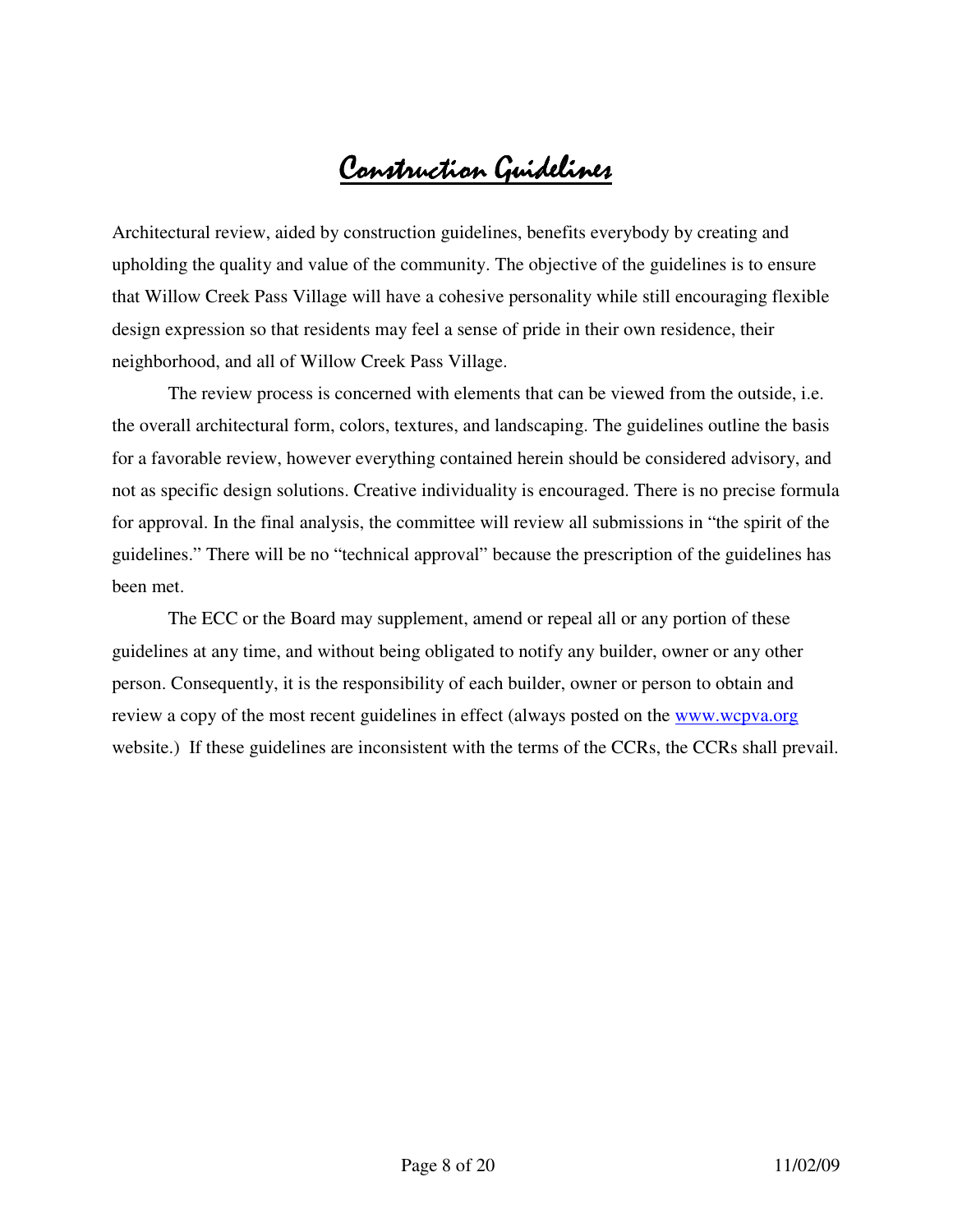#### **Building Height and Mass**

#### **1. Minimum Square Footage**

- a) Per the CCRs, Section 3A, each home shall have a minimum of 750 square feet. In the case of one-story houses, all 750 square feet must be situated on the first floor. In the case of multi-story houses, there must be a minimum of 750 square feet of living space on the first floor. The "first floor" is determined by the amount of area wholly or substantially below ground level. As an example, if the ground/lowest level is wholly under ground, the next level up is the first floor.
- b) Based on the elevation, the lowest level may be the first floor and thus would be required to contain 750 square feet of living space. A PDF file (750.pdf) is provided to better illustrate how to determine the definition of "first floor."

#### **2. Roof Pitch**

Principal structures shall have a minimum roof pitch of 8/12 with no maximum. Depending on the given style of a submission, the committee may deem the pitch too steep or to shallow. Roof pitches less than 8/12 will be considered on an individual basis.

#### **3. Roof Overhangs**

A minimum of 2'0" overhangs are required. Greater than 2'0" are recommended for steeper pitches.

#### **4. Fascia Boards**

Fascia boards should be proportional to the pitch and overhang of the building. However in no case will they be less than 6" in height. Double width (2") fascia is encouraged.

#### **5. Dormers**

Gable or shed dormers are encouraged as a design feature as well as a functional component of the building. All dormers should compliment and have balanced proportions relative to the roof they are helping to articulate. Typically the dormer should have the same fascia detail and roof pitch as the main structure. Windows used within dormers shall be centered in the end wall of the dormer.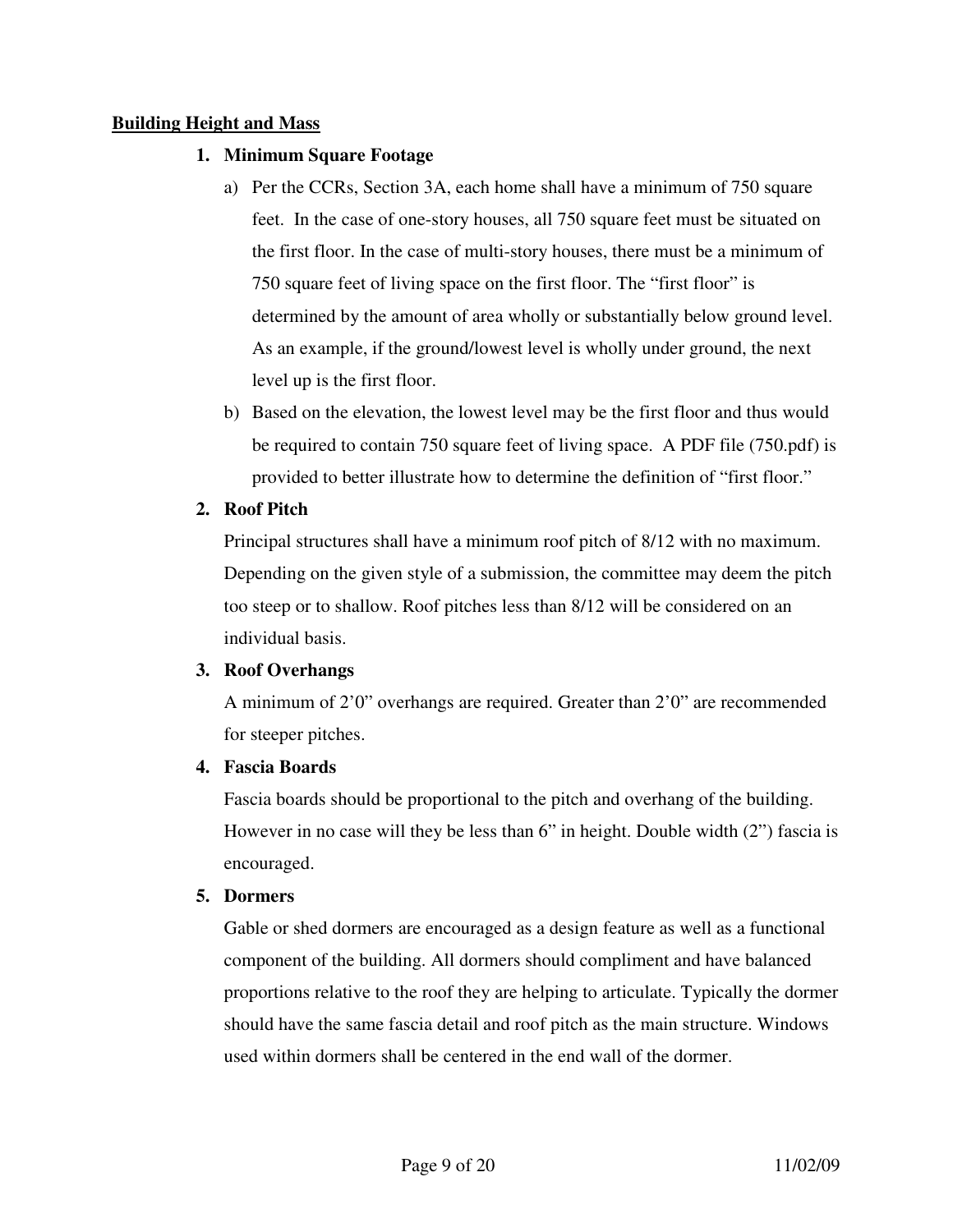#### **6. Porches**

- a) Balconies and above grade decks provide outdoor living space and add human scale to the house. Decks and balconies should be designed as an integral part of the house and are highly encouraged.
- b) Porch roofs add additional character and weather protection and should compliment the principal structure. The use of hip, gable, and shed roofs all add style and design features to the building and their use is strongly encouraged.

#### **7. Exterior Trim Elements**

- a) Window and Door trim should be proportioned to the façade it is embellishing. The size of casing used for the leg, header, and sill of any window or door should be proportional to the size of the window or door.
- b) Miscellaneous trim and corner boards should be 3½" to 8" wide depending on the style of the residence.
- c) Railings should be appropriate to the overall design of the house. Visual weight and articulation should be considered when designing the railing layout.

#### **8. Building Height**

- a) The maximum height allowed for any structure is not to exceed 35 feet, or a height defined by Routt County Regulations, which ever is less. Building height is determined from the existing grade or finished grade, whichever is more restrictive.
- b) A PDF file (height.pdf) is provided to clarify how maximum height should be calculated.

#### **9. Fireplaces and Chimneys**

Chimneys should be designed in proportion to the house. The use of masonry and stone veneer is encouraged.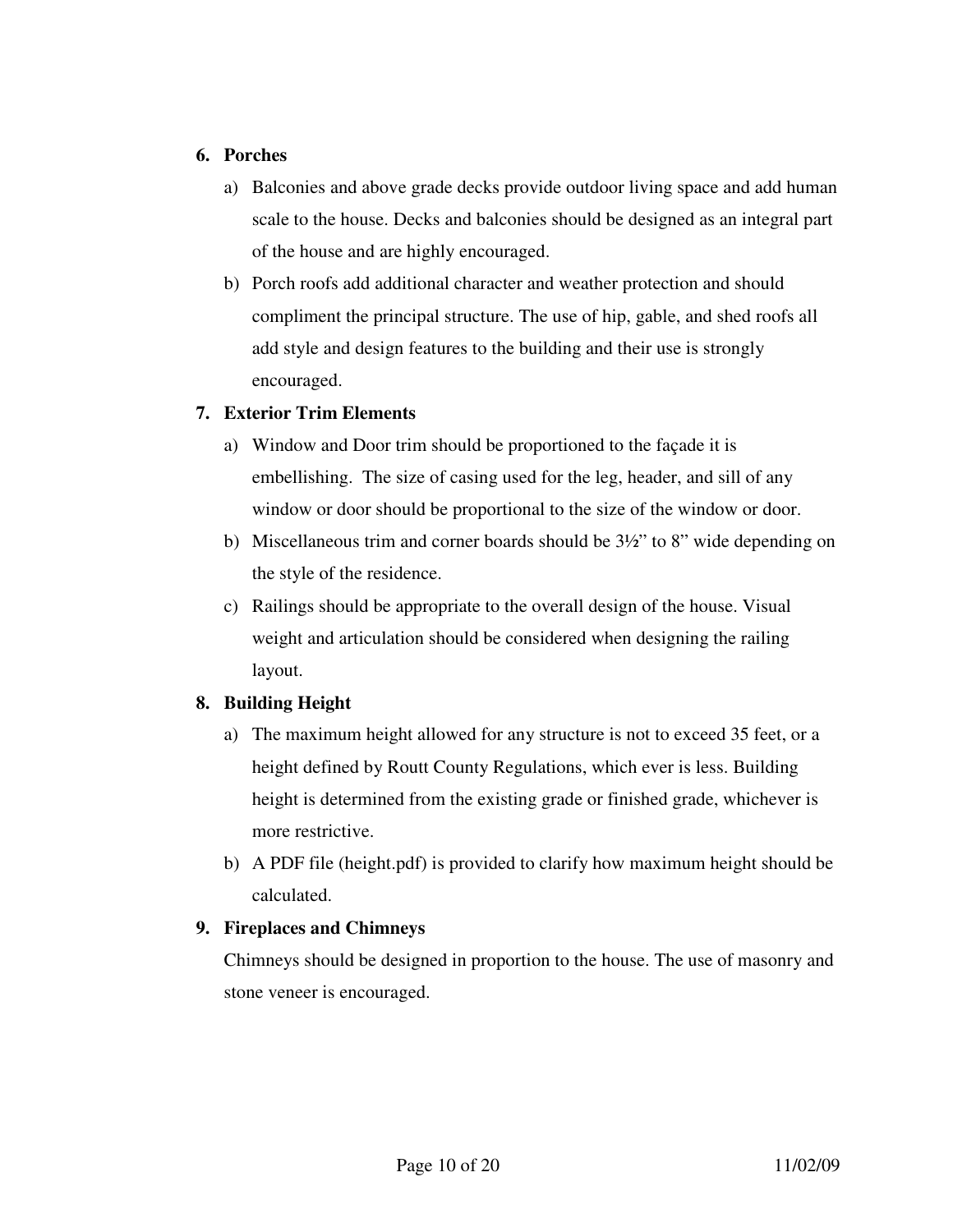#### **Building Materials**

#### **1. Exterior, Chimney, and Façade Materials**

Most natural wood products, stucco, brick, stone veneer, or decorative block and stone are acceptable. Per the CCRs: tarpaper, rollbrick siding, and plywood or similar materials are not allowed. Vinyl siding is discouraged.

#### **2. Foundations**

Exposed foundations must be finished. Examples of approved finishes are stucco, paint, or another approved method. No exposed black waterproofing will be allowed.

#### **3. Roofing**

 Natural wood shake shingles or reflective metal will not be allowed to be used as roofing material. Asphalt shingle, concrete tiles, slate, synthetic slate, pro-panel metal, weathered galvanized metal, and metal shakes are examples of roofing materials that are acceptable. Treated wood shake shingles meeting Underwriting Laboratories "Class A" fire rating are acceptable.

#### **4. Flashings**

Typically, flashing metal should match the roofing material. Any exposed flashing shall be either colored metal, metal with a patina or copper. No reflective flashing will be allowed.

#### **5. Garage Doors**

Garage door color schemes should be that of the principal structures. Sided doors which match the house are encouraged.

#### **6. Manufactured Homes**

Manufactured Homes will be considered on an individual basis. No mobile (with or without wheels) homes or trailers will be allowed. This restriction does not affect the panelized construction methods. No Prow fronts will be allowed.

#### **7. Skylights**

Skylights are permitted as long as there is not an excessive or inappropriate amount of glass in the roof plane.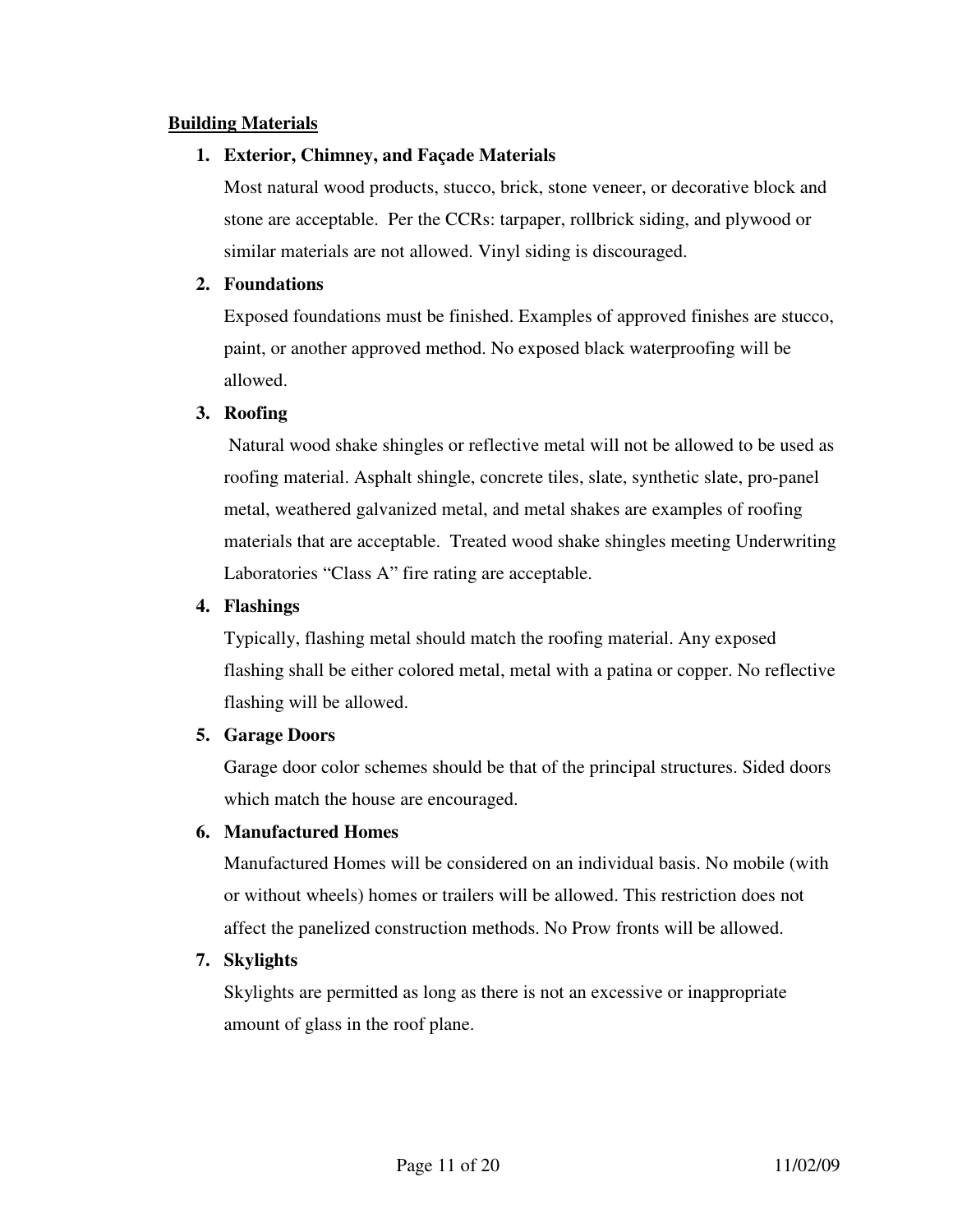#### **8. Exterior Lights**

Exterior lighting must be down-facing, with opaque covering on the other five sides of the fixture.

#### **Color Schemes**

Color schemes are allowed to vary from structure to structure and style to style. Color palettes are strongly encouraged to have a basis in color schemes found in nature. The recommended colors are those that are readily found in the forest surrounding the subdivision, such as: green, brown tones, tans, dark gray, and red.

Colors not allowed are fluorescent, pastel or garish shades. No highly reflective materials will be approved. It is highly encouraged that the trim color, fascia, and body color be different, complimentary colors that assist in displaying the architectural features of the residence.

#### **Utilities**

Propane tanks are required to be buried (strongly preferred) or screened. Screen material is to be submitted and approved by the ECC. Above ground storage tanks are to be screened so as not to be visible from the road and adjacent lots.

 Electric power meters are to be installed according to utility company requirements. Temporary construction meter locations are to be removed and replaced with acceptable, permanent meter placements.

Well heads shall be concealed from view with shrubbery.

Raised bed leach fields are discouraged, as they require the removal of trees and other vegetation from the area. All leach fields and any tree removal associated with them must be indicated on the site plan. Linear trench type leach lines are highly encouraged over leach fields as they lessen the impact on the landscape.

#### **Ancillary Buildings**

#### **1. Detached garages**

Detached garages must resemble the principal structure in color scheme, trim details, proportioning, siding, roofing, etc. The façade should be articulated with windows and doors just as if it was an extension of the principal structure.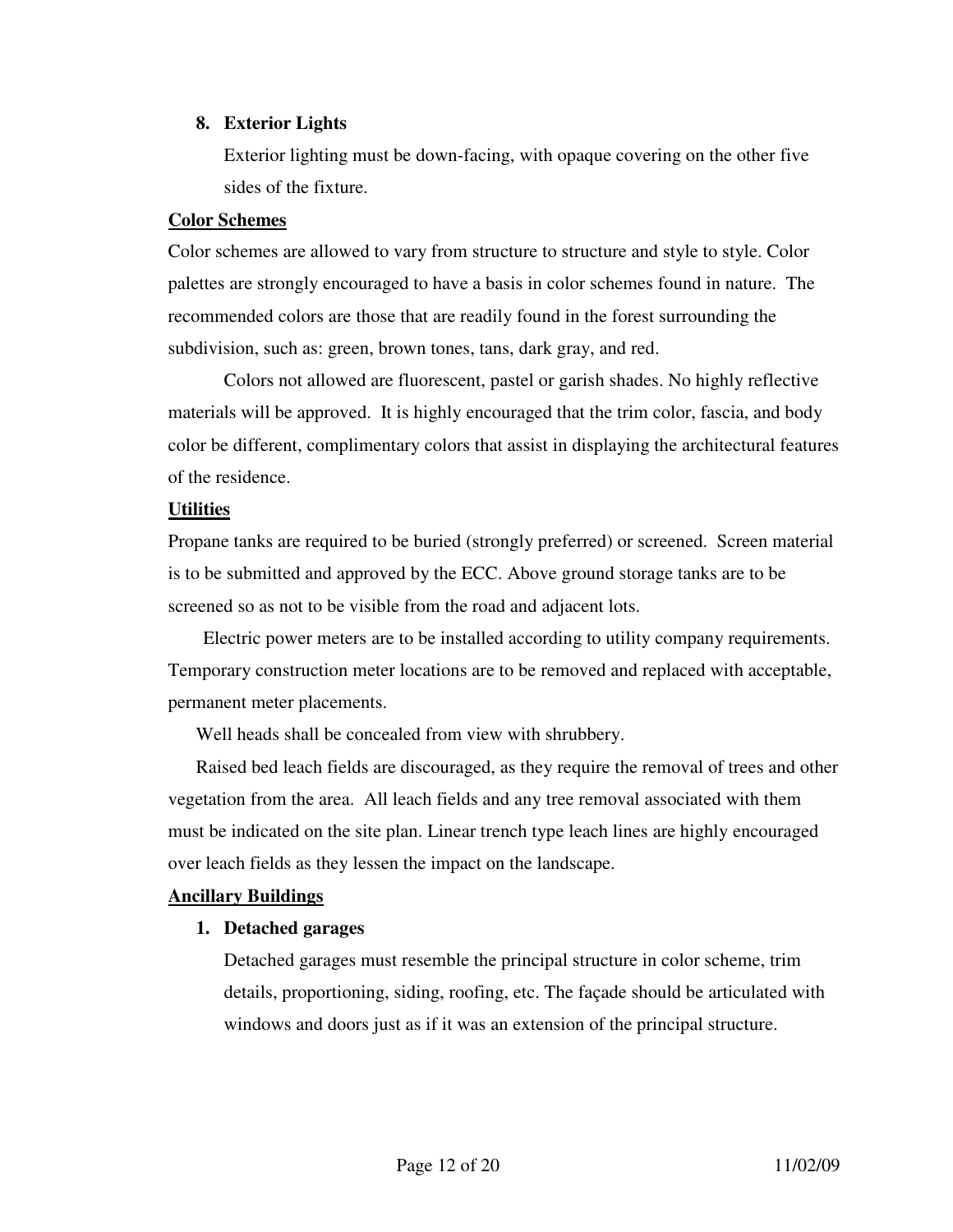#### **2. Garden and Storage Sheds**

Sheds must resemble the principal structure in color, siding, trim details, proportioning, etc. They should be situated on the lot in such a way that they fit with the over-all site plan and do not detract from the residence. Shed size is not to exceed 80 square feet or must conform to Routt County rules and regulations. The larger of the two shall prevail.

#### **3. Remote mechanical equipment**

Remote mechanical equipment or buildings associated with any off grid application are discouraged. This includes but is not limited to hydronic equipment associated with hot water systems, PV battery or other equipment, exterior wood burning or gas furnaces, water or fuel tanks. Remote equipment will be reviewed on a case-by-case basis.

#### **Landscaping**

#### **1. Driveways**

Driveways will be constructed according to the Routt County Road and Bridge rules and regulations. **Failure to perform this task will result in the forfeiture of the damage deposit.** A PDF file (site.pdf) is provided to illustrate the type and form of driveway planning that is required and should be provided to the ECC. All driveways must conform to Routt County Road and Bridge specifications. (See http://www.co.routt.co.us/sections.php?op=viewarticle&artid=81070).

#### **2. Detached garages**

Per CCRs Section 5J, all culverts must be installed prior to the start of construction, size of culvert to be determined by Routt County Road and Bridge Dept. The minimum size of any culvert will be 18 inches in diameter.

#### **3. Water and Sewer Taps**

Road cuts created by water and sewer taps will be backfilled with a minimum of 2 feet of an acceptable granular material. The balance of the material shall be a clean backfill material, absent of clay. The backfill material will be compacted with a vibrator type devise in lifts not to exceed two feet. Road surface will be restored to the condition existing prior to making road cuts. Pit run and road base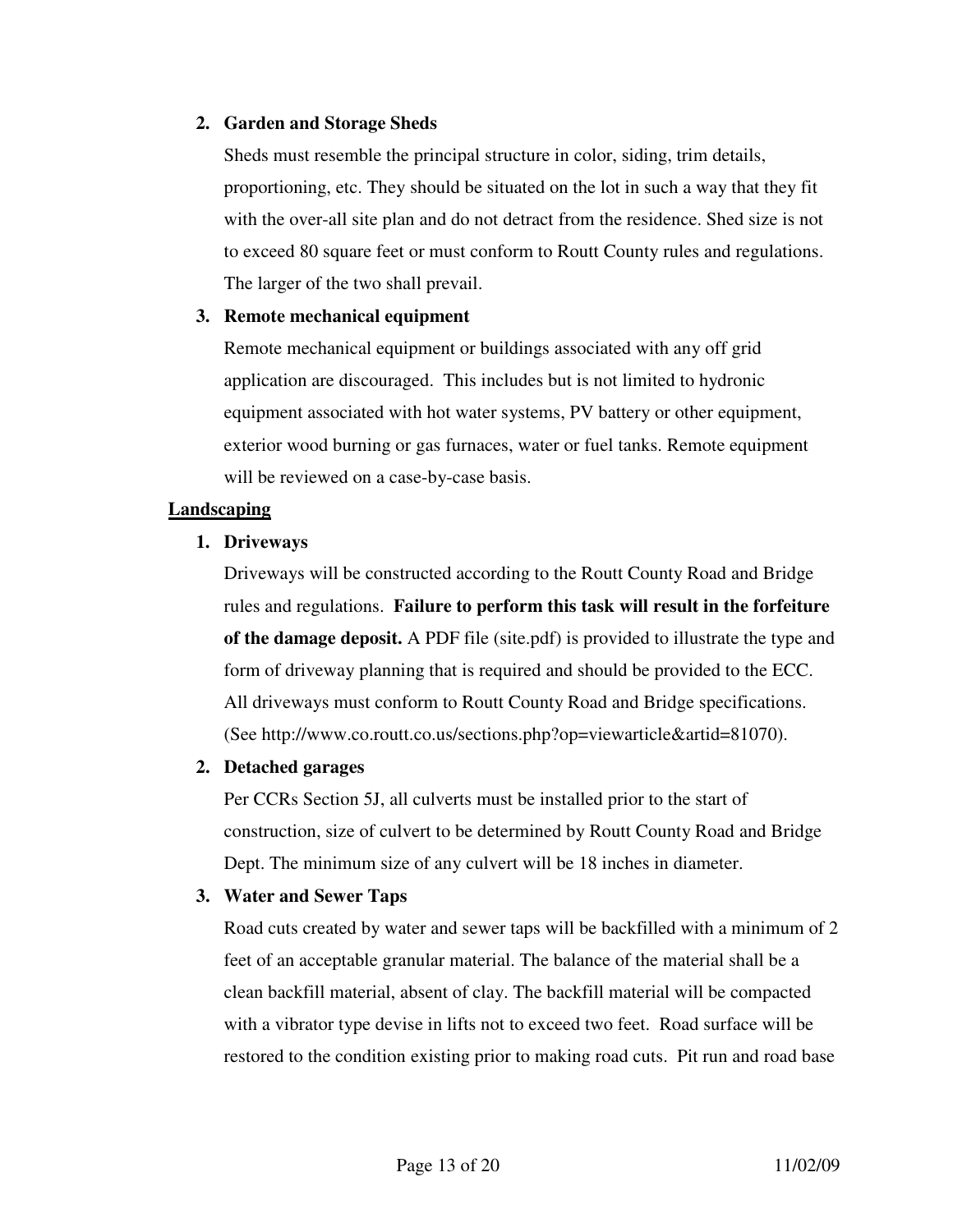material will be replaced and compacted. **Failure to perform this task will result in the forfeiture of the damage deposit.** 

#### **4. Grading, Erosion Control and Drainage**

- a) Site grading shall be limited to construction of new foundation/basements of the home and approved parking structure. Excess fill shall be removed from the site. Disturbed areas must be returned to smooth and graded condition within (90) days after occupancy.
- b) Site work contractors and owners must pay special attention to drainage and site management. The existing drainage pattern, ditch designs and grades must be maintained without alteration unless approved by the ECC, which still must not materially affect site drainage or lot elevations.
- c) To maintain good storm water management, culvert pipe may not be extended or relocated without the approval of the ECC. Where homeowners build walkways from the street to their home, a "bridge" design is preferred over the drainage swale. If homeowners install a culvert pipe, written approval and final inspection by the ECC is required.

#### **5. Snow Storage**

All snow on a lot must be stored within each individual lot. Under no circumstances shall snow be plowed into the public right-of-way. Snow removal from personal driveways is the responsibility of the individual owner. Snow shed from roofs shall not encroach on adjacent lots. In the case of a shared driveway easement, owners shall be responsible for moving snow on their property away from the other owners' lot line.

#### **6. Plants and Trees**

All plants should be of native varieties and consideration should be given to the use of low water demand type plants. Irrigation systems are strongly discouraged.

#### **7. Sanitary Facilities**

Each owner/builder shall provide adequate sanitary facilities for its construction site. Portable toilets or similar temporary toilet facilities shall be located only within the building envelope or in areas approved by the ECC. Portable toilets that obstruct the road will be result in a fine issued.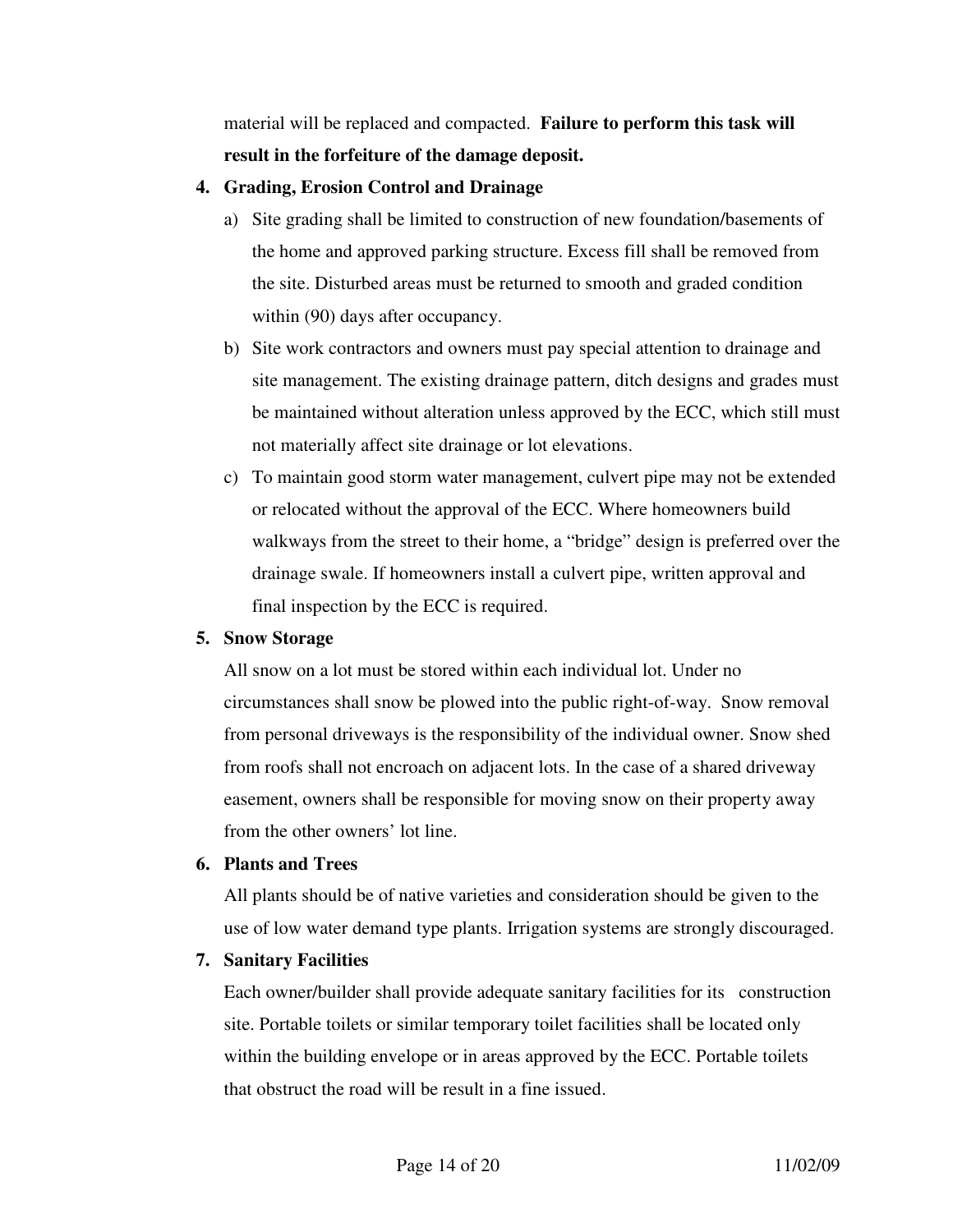#### **8. Off Street Parking**

Each lot will provide two (2) guest parking spaces in addition to the double garage, carport, or two (2) spaces that are required. There will be a total of four (4) on site parking spaces on each lot. **ON STREET PARKING WILL NOT BE** 

#### **ALLOWED.**

#### **Passive Solar Design**

Passive solar considerations typically should not drive architecture. Submissions with no North facing glass, huge expanses of South facing glass with no breaks, or "TV set" type floor plans (few or no windows on non-South facing walls) are strongly discouraged.

Shading devices that are components of such passive solar designs shall be integrated into the architecture and take on a similar materiality to the rest of the house. Large overhangs, as with any passive design solution are highly encouraged. South overhangs shall not be disproportionately larger than other overhangs.

Trombe walls typically will not be approved as they significantly require large expanses of uninterrupted southern glass. If you wish to employ this type of passive system, a pre-design meeting is highly encouraged, and these systems will be considered by the ECC on a case by case basis.

#### **Active Solar Equipment**

- **1. PV (Photovoltaic) Panels.** All PV shall be required to be integrated into the architecture. Remote Panels are discouraged and will only be considered on a case by case basis. Separate PV roof frames are prohibited.
- **2. Hot Water Panels.** The same restrictions that apply to PV panels typically will also apply to hot water panels.
- **3. Solar access.** Removing trees, other than those within the building footprint or drive is typically not allowed. However, the ECC realizes that solar access can be a big issue in an off grid context. Any trees that are to be removed in order to obtain solar access shall be located, on a topographical survey indicating size and species. Also on this document, adjacent trees to remain and new trees shall be located. The ECC may require an applicant to plant trees to offset the removal of those obstructing solar access. Again, these submissions will be reviewed on a case by case basis.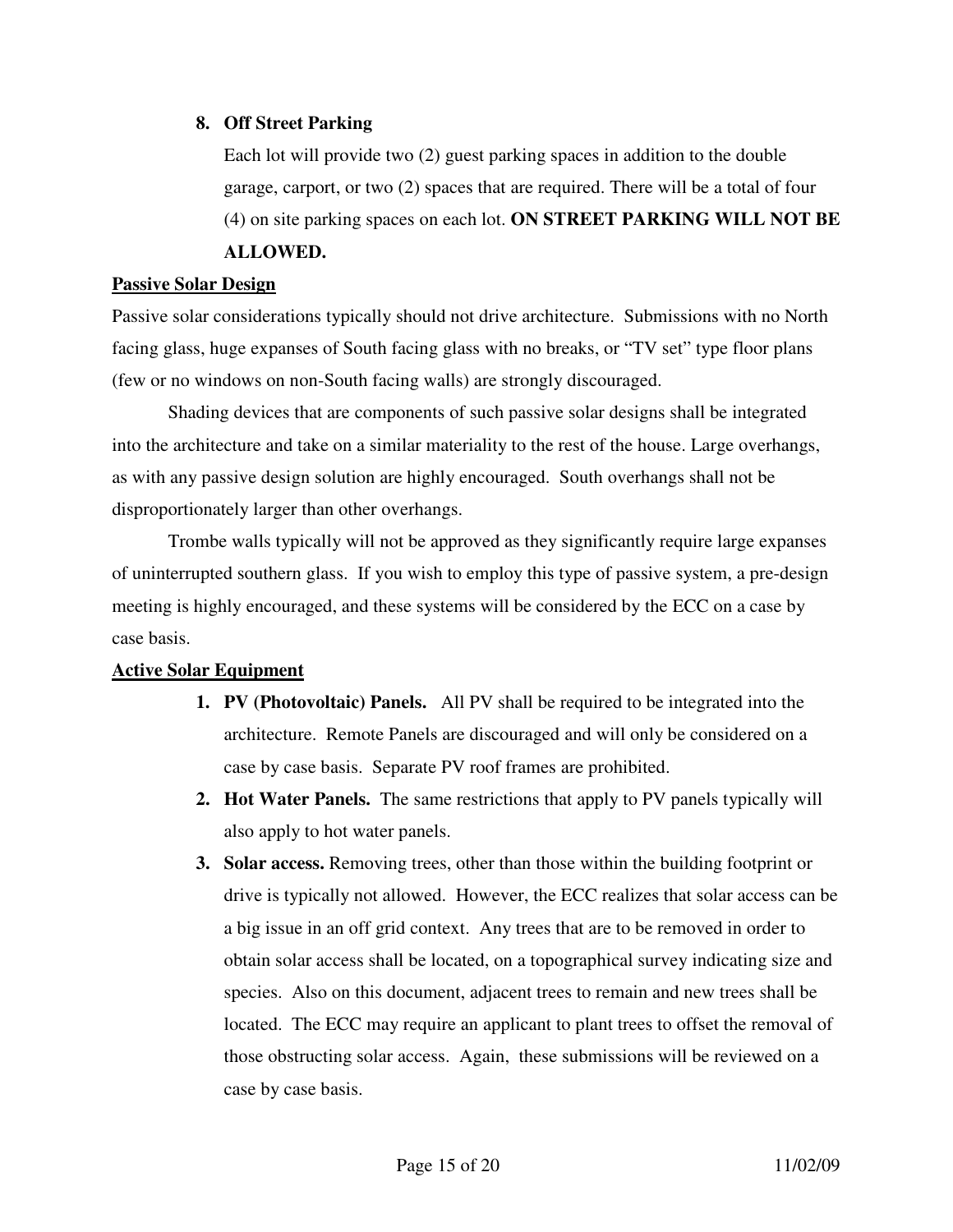#### **Wind Energy Equipment**

Wind turbines and masts associated with this equipment are not allowed. If an applicant wishes to pursue this technology the ECC will consider remote wind turbines on a case by case basis. As a general rule, remote masts that are visible from adjacent property or the ROW are not permitted. Requests for remote masts will be reviewed if they have no effect on neighbors.

#### **Additional Resources**

http://www.usgbc.org/ http://www.nrel.gov/ http://www.powerfilmsolar.com/products/index.htm http://www.oksolar.com/roof/ http://www.scsolar.com/UniSolar.html http://en.wikipedia.org/wiki/Solar\_power http://www.solardepot.com/r\_off-grid\_systems.htm http://www.bp.com/sectiongenericarticle.do?categoryId=9003136&contentId=7006021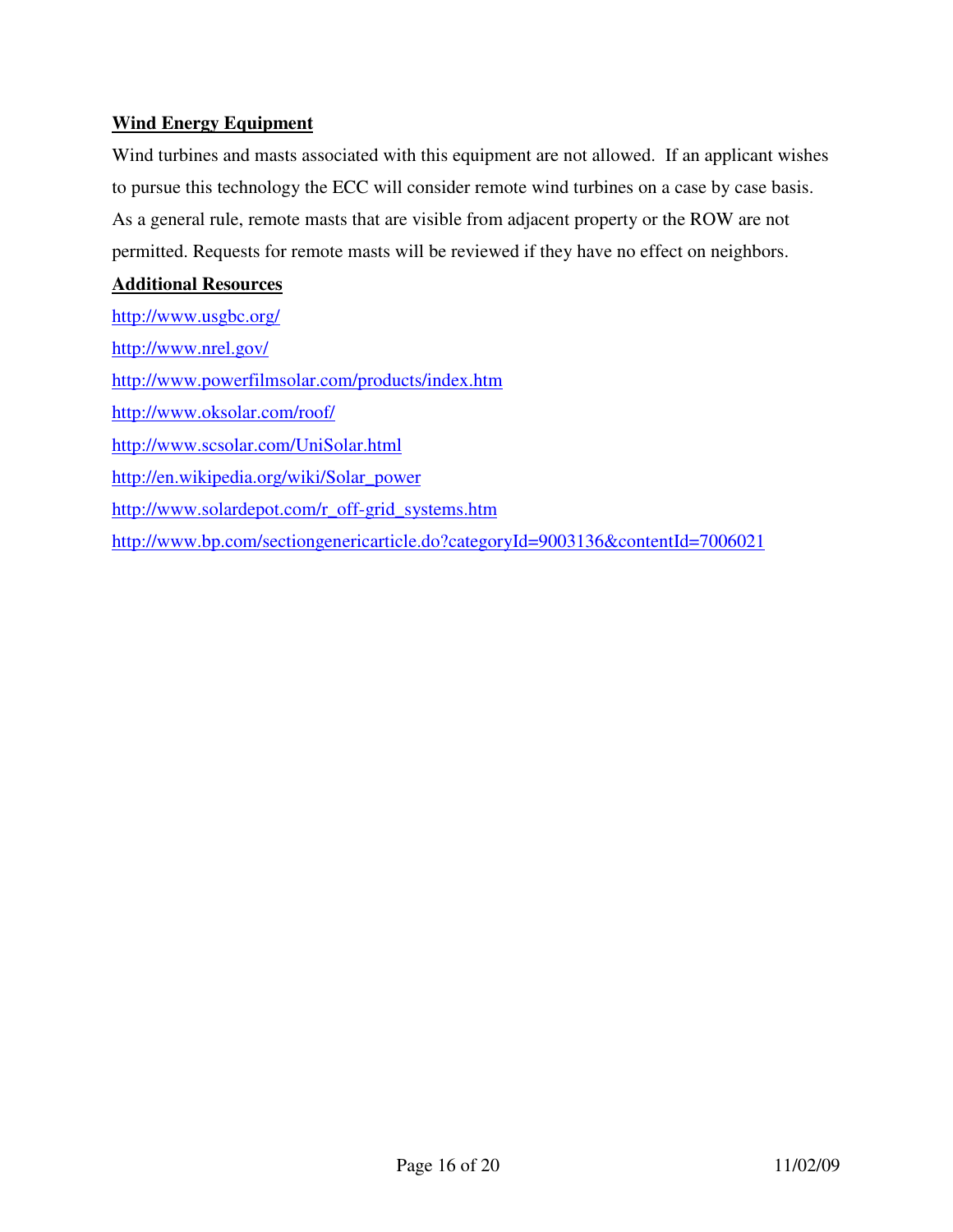### OWNER INFORMATION

|  |         | EMAIL CONSUMING THE CONSUMING THE CONSUMING THE CONSUMING THE CONSUMING THE CONSUMING THE CONSUMING THE CONSUMING THE CONSUMING THE CONSUMING THE CONSUMING THE CONSUMING THE CONSUMING THE CONSUMING THE CONSUMING THE CONSUM |  |  |  |
|--|---------|--------------------------------------------------------------------------------------------------------------------------------------------------------------------------------------------------------------------------------|--|--|--|
|  |         |                                                                                                                                                                                                                                |  |  |  |
|  |         |                                                                                                                                                                                                                                |  |  |  |
|  |         | PHONE FAX CONTACT                                                                                                                                                                                                              |  |  |  |
|  |         |                                                                                                                                                                                                                                |  |  |  |
|  |         |                                                                                                                                                                                                                                |  |  |  |
|  | ADDRESS |                                                                                                                                                                                                                                |  |  |  |

I/We have read and are familiar with the latest version of the Residential Design Review Submittal Information for the Willow Creek Pass Village Association and hereby make application to the ECC for approval of the attached construction plans.

| <b>OWNER SIGNATURE</b> | <b>DATE</b> |
|------------------------|-------------|
| <b>OWNER SIGNATURE</b> | <b>DATE</b> |

ATTACHED IS:

Construction Submittal Form

Design Review Fee of \$30

 Damage Deposit Fee of \$1000 (or \$5000 if the contractor is on the Non-Performing List). Refundable after one year of Certificate of Occupancy, ECC verification that the house conforms to the approved plans, and satisfactory inspection of the road.

 2 sets of plans. Plans must be exact plans submitted to and stamped by Routt County Planning. One set to be retained by the ECC.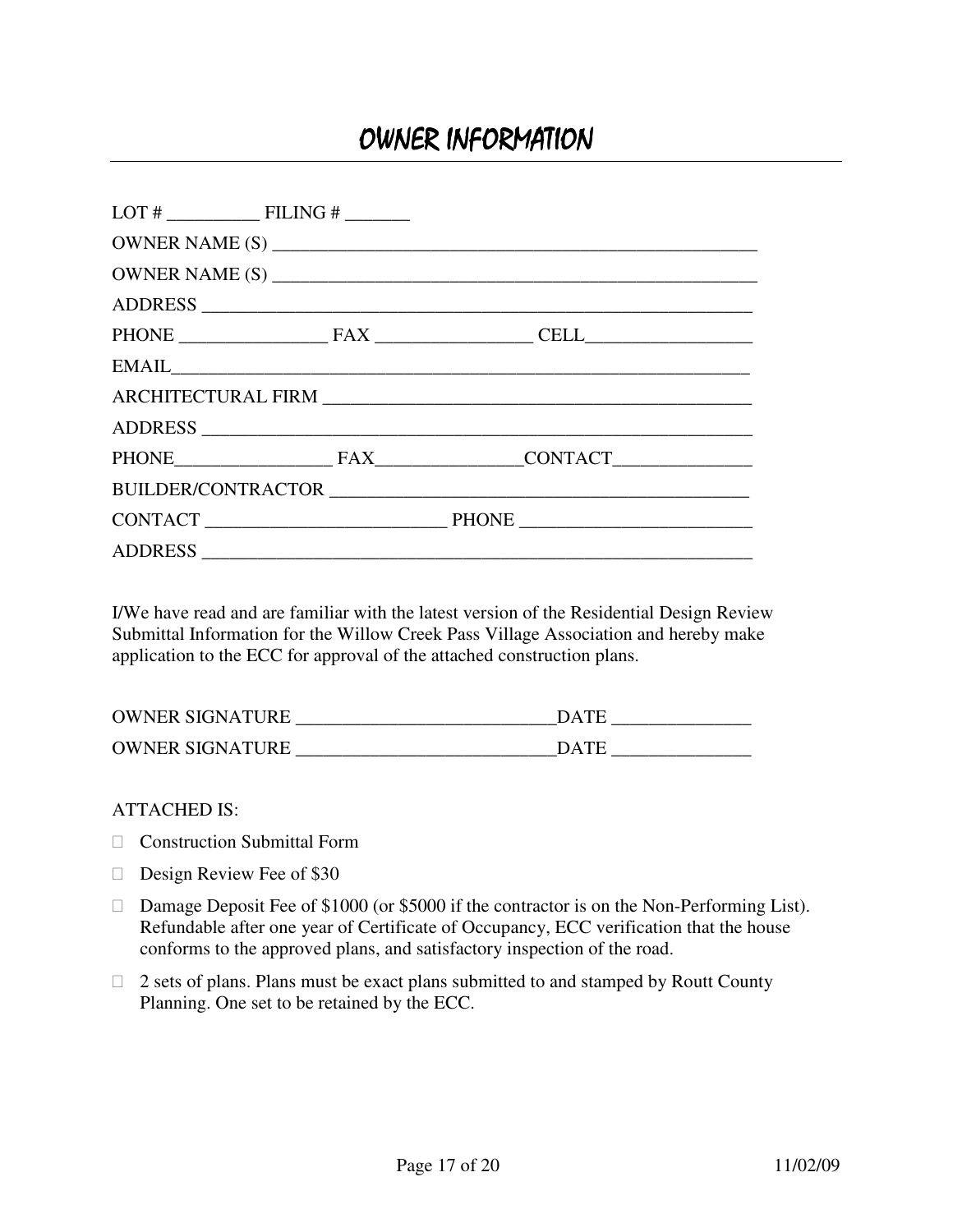# CONSTRUCTION SUBMITTAL

| Date: $\frac{1}{\sqrt{1-\frac{1}{2}} \cdot \frac{1}{2}}$ |                                                                                        |               |                                                                                           |                                                             |         |  |
|----------------------------------------------------------|----------------------------------------------------------------------------------------|---------------|-------------------------------------------------------------------------------------------|-------------------------------------------------------------|---------|--|
|                                                          | Re: Filing # ______ Lot # ____________ Steamboat Lakes Subdivision Filings 1 through 4 |               |                                                                                           |                                                             |         |  |
|                                                          |                                                                                        |               |                                                                                           |                                                             |         |  |
|                                                          |                                                                                        |               |                                                                                           |                                                             |         |  |
|                                                          | 1. MAIN FLOOR SQUARE FOOTAGE                                                           |               |                                                                                           |                                                             |         |  |
|                                                          |                                                                                        |               |                                                                                           |                                                             |         |  |
| 3. EXTERIOR COLOR                                        |                                                                                        |               |                                                                                           |                                                             |         |  |
| 4. EXTERIOR TRIM COLOR                                   |                                                                                        |               |                                                                                           |                                                             |         |  |
|                                                          | 5. CONSTRUCTION MATERIALS                                                              |               |                                                                                           |                                                             |         |  |
|                                                          |                                                                                        |               |                                                                                           | <u> 1989 - Johann Barbara, martxa al III-lea (h. 1976).</u> |         |  |
| 6. ROOF COLOR                                            |                                                                                        |               |                                                                                           |                                                             |         |  |
|                                                          | 7. TYPE OF ROOF MATERIALS                                                              |               |                                                                                           |                                                             |         |  |
| 8. ROOF PITCH                                            |                                                                                        |               | the control of the control of the control of the control of the control of the control of |                                                             |         |  |
| 9. FOUNDATION MATERIAL                                   |                                                                                        |               |                                                                                           |                                                             |         |  |
|                                                          | <b>10. CULVERT SIZE AND LOCATION</b>                                                   |               |                                                                                           |                                                             |         |  |
|                                                          | 11. STRUCTURE HEIGHT NOT                                                               |               |                                                                                           |                                                             |         |  |
|                                                          | <b>12. PROPANE TANK DISPOSITION</b>                                                    |               | buried? YES or NO                                                                         |                                                             |         |  |
|                                                          | CONSTRUCTION START DATE_______________COMPLETION DATE ___________________________      |               |                                                                                           |                                                             |         |  |
|                                                          |                                                                                        |               |                                                                                           |                                                             |         |  |
|                                                          |                                                                                        |               |                                                                                           |                                                             |         |  |
|                                                          | <b>REASON FOR DISAPPROVAL:</b>                                                         |               |                                                                                           |                                                             | POINTS: |  |
|                                                          |                                                                                        |               |                                                                                           |                                                             |         |  |
|                                                          |                                                                                        |               |                                                                                           |                                                             |         |  |
|                                                          |                                                                                        |               |                                                                                           |                                                             |         |  |
|                                                          |                                                                                        |               |                                                                                           |                                                             |         |  |
|                                                          |                                                                                        |               |                                                                                           |                                                             |         |  |
| <b>CHAIR</b>                                             |                                                                                        | <b>MEMBER</b> | <b>MEMBER</b>                                                                             |                                                             |         |  |
|                                                          | Three signatures are required for approval or rejection.                               |               |                                                                                           |                                                             |         |  |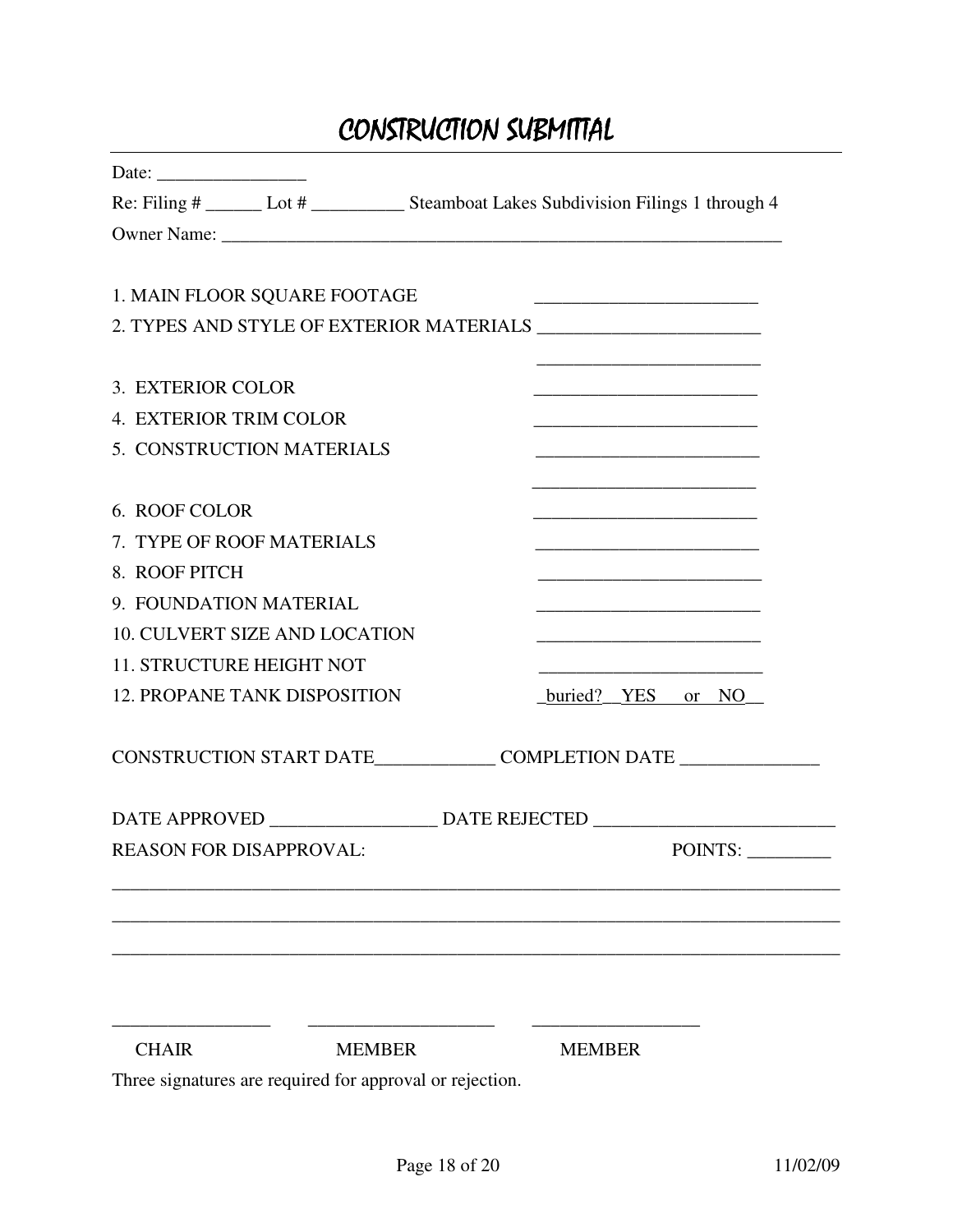| Construction Type (Framed homes are the nominal case)                            |              |
|----------------------------------------------------------------------------------|--------------|
| Log (real logs, not milled logs)                                                 | $+3$         |
| <b>Timber Frame</b>                                                              | $+3$         |
| Manufactured                                                                     | $-2$         |
| Garage/Carport                                                                   |              |
| Neither carport nor garage                                                       | $-3$         |
| Carport                                                                          | $-2$         |
| <b>Basement Garage</b>                                                           | $-1$         |
| Two Car Garage                                                                   | $+2$         |
| <b>Attached Garage</b>                                                           | $+1$         |
| Sided garage doors                                                               | $+1$         |
|                                                                                  |              |
| Porch                                                                            |              |
| Covered under separate roof element twice the width of the front door w/ railing | $+2$         |
| Larger Porch / Deck – minimum eight feet deep, 10 feet long with railing         | $+2$         |
| <b>Roof Pitch and Ridge Lines</b>                                                |              |
| More than 20 percent pitch steeper than required                                 | $+1$         |
| Two major ridge lines of not less than 12 feet (not dormers)                     | $+2$         |
| Additional ridge lines that equal at least 4 feet (not dormers)                  | $+1$         |
| Building orientation, street face aesthetic (ECC discretion)                     | $-2$ to $+2$ |
|                                                                                  |              |
| <b>Additional Corners</b>                                                        |              |
| For each additional corner (over 4) resulting from pitch changes,                | $+1$         |
| building breaks, and back sets                                                   |              |
| <b>Square Footage</b>                                                            |              |
| Less than 1,000 square feet of living space w/o garage                           | $-2$         |
| Second story of at least 500 square feet                                         | $+2$         |
| More than 1,000 square feet of living space                                      | $+2$         |
|                                                                                  |              |
| <b>Other Architectural Elements</b>                                              | $+1$         |
| Each dormer on second story<br>Natural wood, stucco finish                       | $+1$         |
| Brick or stone at least 30 inches high on exterior walls                         | $+1$         |
| Natural stone instead of artificial                                              | $+1$         |
| Complete stone veneered elements                                                 | $+2$         |
| Decorative elements on fascia and front porches                                  | $+2$         |
| Two different and distinct patterns and colors in siding                         | $+2$         |
| Vinyl siding                                                                     | $-2$         |
| Above ground propane tank                                                        | $-5$         |
|                                                                                  |              |
| <b>General Architectural Merit (ECC discretion)</b>                              |              |
| Overall Architectural Merit                                                      | $-4$ to $+4$ |